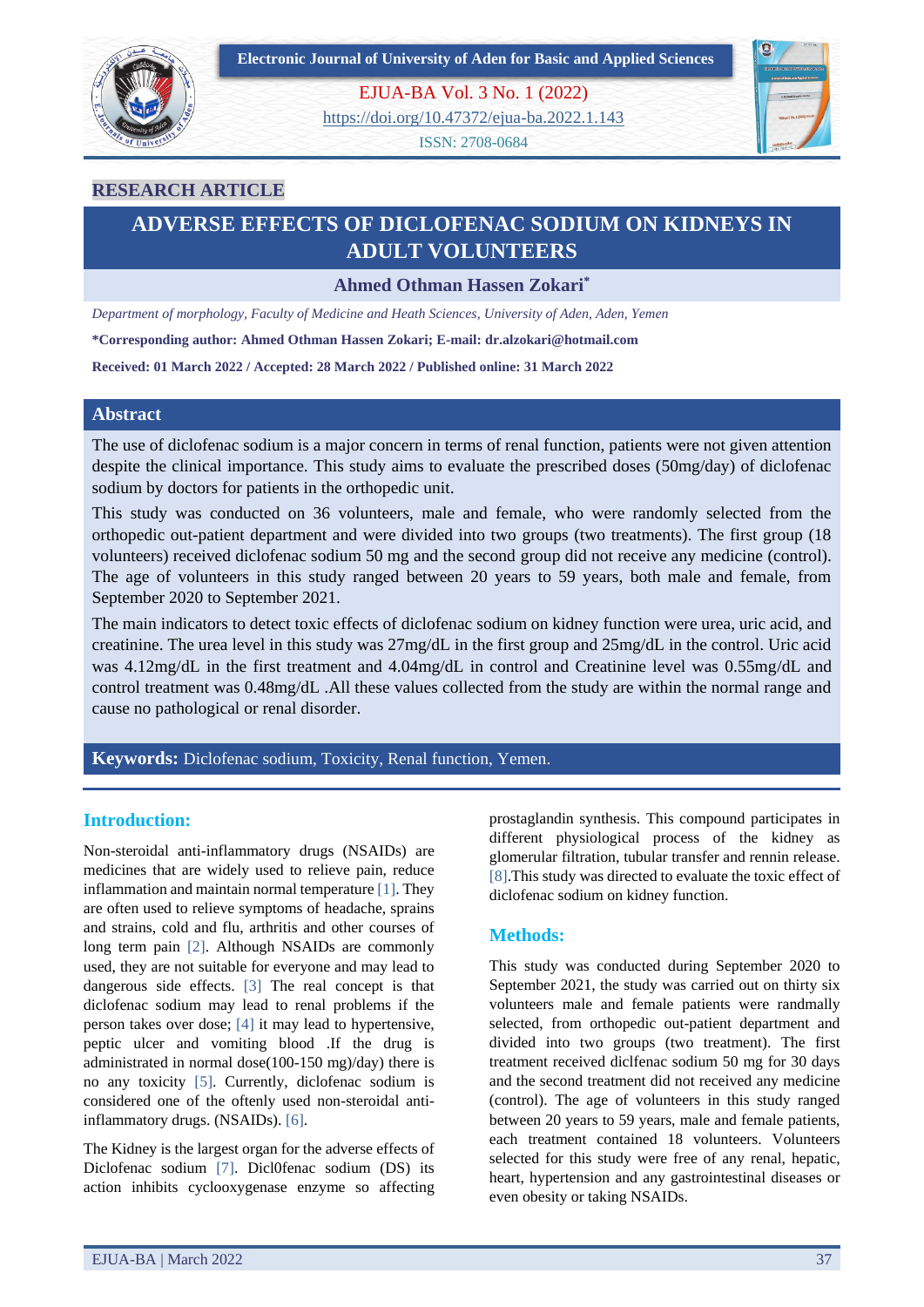### **Externic Journal of University of Aden for Basic and Applied Sciences** *Zokari**Pages 37-40* **Vol. 3, No. 1, March 2022**

**https://ejua.net**

### **Ethical consideration:**

Ethical approved is obtained from the research ethics committee of the Faculty of Medicine and Health Sciences, University of Aden, Yemen.

Before initiating the study, any data are obtained from patients in both experimental and control were informed about the aim of the study.

The data collection and research procedures in this study are not likely to cause any physical or emotional harm on the population under study.

**Parameters to be measured for diclfenac sodium effect:**

RENAL FUNCTION TEST:

| Urea       | $20-40$ mg/dL     |  |  |  |
|------------|-------------------|--|--|--|
| Uric acid  | 2.2-7 $mg/dL$     |  |  |  |
| Creatinine | $0.4 - 1.8$ mg/Ll |  |  |  |

### **Results:**

Assessment of diclofenac sodium, which was introduced to 18 male and female volunteers, with age ranging between 20 years to 59years and were free from any previous diseases such as hypertension, diabetes and renal diseases. This study was divided into two groups,

- 1. Control group volunteers not received diclofenac sodium.
- 2. First group volunteers received diclofenac sodium(50mg) for 30 days.

Main indicators to diagnose the toxic effect of diclofenac sodium were, Urea, Uric acid and Creatinine for renal function test. The urea level in the serum is a main criteria to diagnose any kidney impairment due to rise in Urea level. The normal value of the urea in the serum is usually20-40mg/dL). The results in this study showed low level of the urea (27mg/dL)in the treatment group and (25mg/dL)in the control. No significant differences were detected at (P≤0.05) level between the two treatments. Therefore, the urea level was within the normal range.

**Table (1):** Statistical analysis of the urea level in the serum of volunteers of the study groups in comparison with the level in the sera of the control group

| <b>UREA</b>         |      |    |                          |  |                 |       |                                                                               |
|---------------------|------|----|--------------------------|--|-----------------|-------|-------------------------------------------------------------------------------|
| <b>Group</b>        |      |    |                          |  |                 |       | $\vert$ No. Mean $\vert$ ±SD $\vert$ ±SE $\vert$ T-value P-value Significance |
| <b>Control</b>      | 18 I |    | $25 \mid 4.81 \mid 2.15$ |  |                 |       |                                                                               |
| <b>Treatment</b> 18 |      | 27 |                          |  | 4.12 1.55 0.464 | 0.652 |                                                                               |



**Fig. (1):** The urea in the study groups compared to the control group.

Uric acid is another major component considered to determine the kidney function and /or any toxical effects of drugs used by patients. Normal value of Uric acid reported previously in this study range between 2.2-7 mg/dL. In this study, volunteers used diclofenac sodium showed a higher increase in uric acid, but still within the normal range and statistically, there was no significant differences (P≤0.05) in uric acid level between the treatment and control.

**Table (2):** Statistical analysis of the uric acid level in the serum of volunteers of the study groups in

comparison with the level in the sera of the control

| group            |    |                                                          |  |                      |                           |       |                             |  |  |
|------------------|----|----------------------------------------------------------|--|----------------------|---------------------------|-------|-----------------------------|--|--|
| <b>URIC ACID</b> |    |                                                          |  |                      |                           |       |                             |  |  |
| Group            |    | $\vert$ No. $\vert$ Mean $\vert$ ±SD $\vert$ ±SE $\vert$ |  |                      | $T -$<br>value            |       | <b>P-value</b> Significance |  |  |
| <b>Control</b>   | 18 |                                                          |  | 4.04 $ 0.433 0.193 $ |                           |       |                             |  |  |
| <b>Treatment</b> | 18 |                                                          |  |                      | 4.12 $ 0.531 0.531 0.306$ | 0.766 |                             |  |  |





Creatinine is another important key factor to diagnose kidney function, and nepherological disorder in case of high level of creatinine in serum.

Normal value of creatinine range between 0.4-1.8 mg/dL. In this study ,volunteers took diclofenac sodium for 30 days .The creatinine level was 0.557mg/dL and control treatment was 0.485mg/dL.These value are within the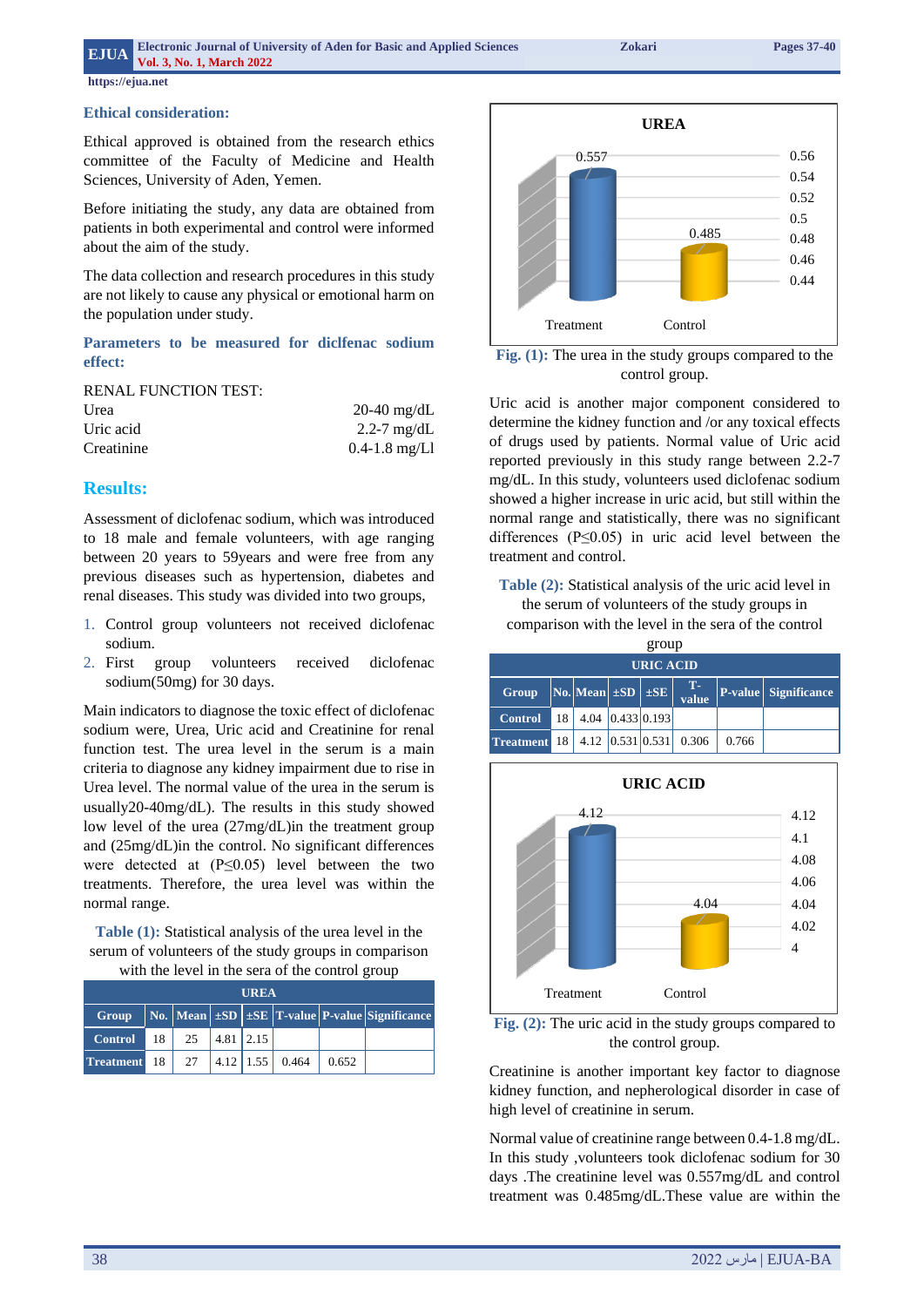range of normal value(0.4-1.4mg/dL).Therefore the drug used in this study does not cause any kidney harm.

**Table (3):** Statistical analysis of the creatinine level in the serum of volunteers of the study groups in comparison with the level in the sera of the control group

| <b>CREATININE</b>                                            |                                                                                                                                                                         |                                       |  |  |  |  |  |  |
|--------------------------------------------------------------|-------------------------------------------------------------------------------------------------------------------------------------------------------------------------|---------------------------------------|--|--|--|--|--|--|
| Group                                                        | $\bigg\vert$ No. $\bigg\vert$ Mean $\bigg\vert$ $\pm$ SD $\bigg\vert$ $\pm$ SE $\bigg\vert$ $\frac{1}{\text{value}}$ $\bigg\vert$ $\frac{P}{\text{value}}$ Significance |                                       |  |  |  |  |  |  |
| <b>Control</b>                                               |                                                                                                                                                                         | $18 \mid 0.485 \mid 0.241 \mid 0.091$ |  |  |  |  |  |  |
| <b>Treatment</b> 18   0.557   0.222   0.084   -1.413   0.188 |                                                                                                                                                                         |                                       |  |  |  |  |  |  |



**Fig. (3):** The creatinine in the study groups compared to the control group

### **Discussion:**

Non-steroidal anti-inflammatory drugs alter renal functions through their effects on renal prostaglandins leading to reversible renal ischemia [9]. Although NSAIDs are related to hypertension, salt and water retention, oedema and hyperkalemia are highly in frequent but they remain a concern in patients who are at risk and can develop acute renal failure as reported by [2].This supported our findings, since all patients in this study were healthy and have not developed any renal problem.

NSAIDs deteriorate kidney function to some extent [10]. Finding of this study commensurate that there were not any abnormality range in patients who took the drugs, most tests were with in normal range. Diclofenac sodium usually inhibits cyclo-oxygenase enzyme and so affects prostaglandins synthesis .This compound participates in different physiological processes of the kidney as glomerular filtration, tubular transport and rennin release [8]. Our results is in consistent because the dose is as recommended under normal range [11] ,Creainine and urea level are used as markers of kidney function due to chemical stresses ,but the test for creatinine is more sensitive than urea [12, 13].

Therefore, the results obtained herein revealed that diclofenac sodium administration of 50 mg/day for one month had no significant alteration in renal function determinants, urea and creatinine. The use of diclofenac

sodium with in prescribed dose by doctors is safe and may not cause any nepherological disorders.

### **Conclusion:**

Application of overdose of Diclofenac Sodium may lead to serious impairment of kidneys function and this study show that 50 mg/day of diclofenac sodium in normal dose or below normal (dose-dependent) there is no dangerous adverse or side effects on kidney.

### **Acknowledgement:**

I would like to thank Dr.Khaled Saeed and Dr.Mustafa.H.A.Sattar for their valuable help to me in this work.

### **References**

- [1] P.Ejaz, K. Bhojani, VR. Joshi, NSAIDs and Kidney. J Assoc Physicians India. ; 52:634–40, 2004.
- [2] DC. Brater, Effects of Nonsteroidal antiinflammatory drugs on renal function: Focus on cyclooxygenase-2 selective inhibitors. Am J Med.; 107:65S–71S, 1999.
- [3] E.H. Ali Nouri, Nephroprotective Effect of Silymarin against Diclofenac-Induced Renal Damage and Oxidative Stress in Male Rats. Journal of Herbmed Pharmacology, 8, 146-152, 2019.
- [4] X. Zhang, P.T. Donnan, S.Bell, et al. Non-Steroidal Anti-Inflammatory Drug Induced Acute Kidney Injury in the Community Dwelling General Population and People with Chronic Kidney Disease: Systematic Review and Meta-Analysis. BMC Nephrology, 18, 256, 2017.
- [5] JL. Blackshear, JS. Napier, M. Davidman, MT. Stillman, Renal complications of Nonsteroidal antiinflammatory drugs: Identification and monitoring of those at risk. Semin Arthritis Rheum. ; 14:165– 75, 1985.
- [6] B. G. Katzung, & A. J. Trevor, Basic & Clinical Pharmacology. 13th ed. New York, McGraw-Hill Education, 2016.
- [7] RC. Dart, JL .Green, EK. Kuffner, K. Heard, B. Sproule, B. Brands, The effects of paracetamol (acetaminophen) on hepatic tests in patients who chronically abuse alcohol  $& \#x2013$ ; a randomized study. Alimentary Pharmacology & Therapeutics. ; 32(3):478-86, 2010.
- [8] M. Dunn, Prostaglandins and the Kidney. Biochemistry, Physiology, Pharmacology, and Clinical Applications. Springer US, 2013.